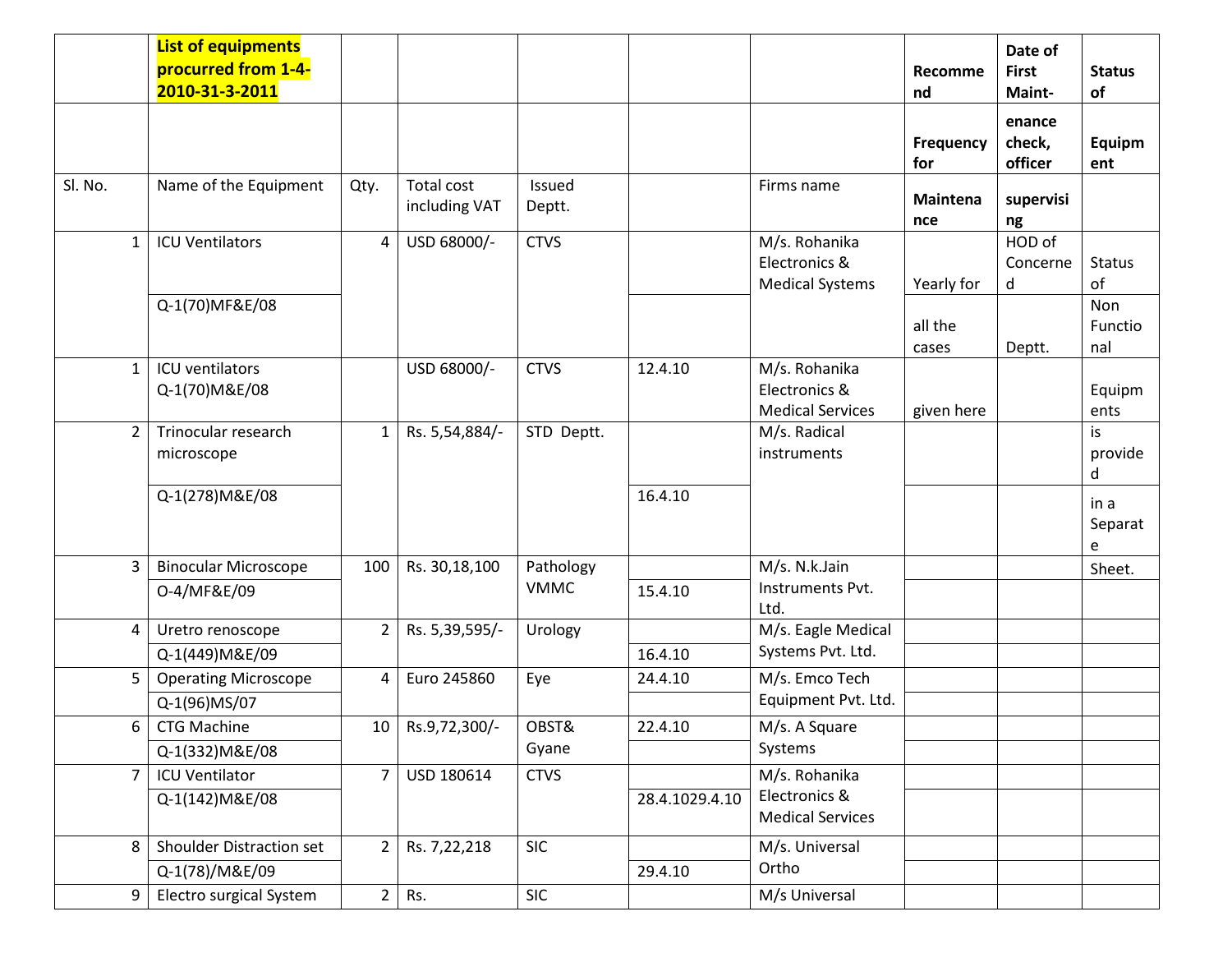|    | Q-1(75)SI/M&E/09             |                | 10,27,936/-    |             | 29.4.10        | Ortho                  |  |  |
|----|------------------------------|----------------|----------------|-------------|----------------|------------------------|--|--|
| 10 | Flash Autoclave              | 4              | Euro 11000     | <b>SIC</b>  |                | M/s. Life force        |  |  |
|    | Q-1(21)SI/M&E/09             |                |                |             | 29.4.10        |                        |  |  |
| 11 | Mini Autoclave               | 5              | Euro 11,500    | <b>SIC</b>  |                | M/s. Life Force        |  |  |
|    | Q-1(20)SI/M&E/09             |                |                |             | 29.4.10        |                        |  |  |
| 12 | Cartridge Repair             | $\overline{2}$ | Rs.4,11,328    | <b>SIC</b>  |                | M/s. Universal         |  |  |
|    | Q-1(83)SI/M&E/09             |                |                |             | 29.4.10        | Ortho                  |  |  |
| 13 | General Equipment set        | $\overline{2}$ | Euro 33162     | <b>SIC</b>  |                | M/s. Casmatec          |  |  |
|    | Q-1(23)SI/M&E/09             |                |                |             | 3.5.10         | <b>Mediclamets Pvt</b> |  |  |
|    |                              |                |                |             |                | Ltd.                   |  |  |
| 14 | <b>Binocular Microscope</b>  | 50             | Rs. 9,78,413/- | Physiology  |                | M/s. Radical           |  |  |
|    | Q-1(24)/M&E/09               |                |                | <b>VMMC</b> | 3.5.10         | Instruments            |  |  |
| 15 | <b>Electrosurgical Unit</b>  | 5              | Euro 2050      | <b>SIC</b>  |                | M/s. Pukhya Health     |  |  |
|    | Q-1(15)SI/M&E/09             |                |                |             | 4.5.10         | Care                   |  |  |
| 16 | Multiparameter               | 6              | Rs 30,05,100/- | <b>SIC</b>  |                | M/s. Allied Medical    |  |  |
|    | Q-1(29)/M&E/09               |                |                |             | 5.5.10         |                        |  |  |
| 17 | Nasal Endoscope              | $\mathbf{1}$   | Euro 8388.001  | <b>ENT</b>  |                | M/s. Flex Medicare     |  |  |
|    | Q-1(274) M&E/08              |                |                |             | 14.5.10        | Systems Pvt. Ltd.      |  |  |
| 18 | O.T. Light Q-                | 1              | USD 16280      | <b>SIC</b>  | 17.5.10        | M/s. Steris (India)    |  |  |
|    | 1(128)ms/07                  |                |                |             |                | Pvt. Ltd.              |  |  |
| 19 | Heat Therapy Unit            | $\overline{2}$ | JPY 8,61,300   | <b>SIC</b>  |                | M/s. B.R.              |  |  |
|    | Q-1(43) M&E/09               |                |                |             | 17.5.1021.5.10 | Biomedical Pvt. Ltd.   |  |  |
|    |                              |                |                |             |                |                        |  |  |
| 20 | Semi Automatic               | $\mathbf{1}$   | Rs.1,11,280/-  | Nephrology  |                | M/s. Recorders &       |  |  |
|    | <b>Biochemistry Analyzer</b> |                |                |             |                | Medicare systems       |  |  |
|    | Q-1(314) M&E/08              |                |                |             | 21.5.10        | $(P)$ Ltd.             |  |  |
| 21 | HIP Arthroscopy set          | $\mathbf{1}$   | Euro 6789      | <b>SIC</b>  |                | M/s. Vishal surgical   |  |  |
|    | Q-1(67)SI/M&E/09             |                |                |             | 25.5.10        | Equipment Co.          |  |  |
| 22 | Noiseless Suction Unit       | 10             | CHF 2185       | <b>SIC</b>  |                | M/s/ Medex India       |  |  |
|    | Q-1(114)SI/M&E/09            |                |                |             | 25.5.10        | (P) Ltd.               |  |  |
| 23 | Xenon Light source           | $\overline{3}$ | Euro 9957      | <b>SIC</b>  |                | M/s. Vishal Surgical   |  |  |
|    | Q-1(71)SI/M&E/09             |                |                |             | 25.5.10        | Equipment Co.          |  |  |
| 24 | <b>CPM Ankle</b>             | $\mathbf{1}$   | Euro 2940      | <b>SIC</b>  |                | M/s. B.R.              |  |  |
|    | Q-1(54)SI/M&E/09             |                |                |             | 1.6.10         | Biomedical Pvt. Ltd.   |  |  |
| 25 | HIP CPM Machine              | $\overline{2}$ | Euro 10920     | <b>SIC</b>  |                | M/s. B.R.              |  |  |
|    | Q-1(52)SI/M&E/09             |                |                |             | 1.6.10         | Biomedical Pvt. Ltd.   |  |  |
| 26 | CPM Machine Hand &           | $\overline{2}$ | Euro 6900      | <b>SIC</b>  | 1.6.10         | M/s. B.R.              |  |  |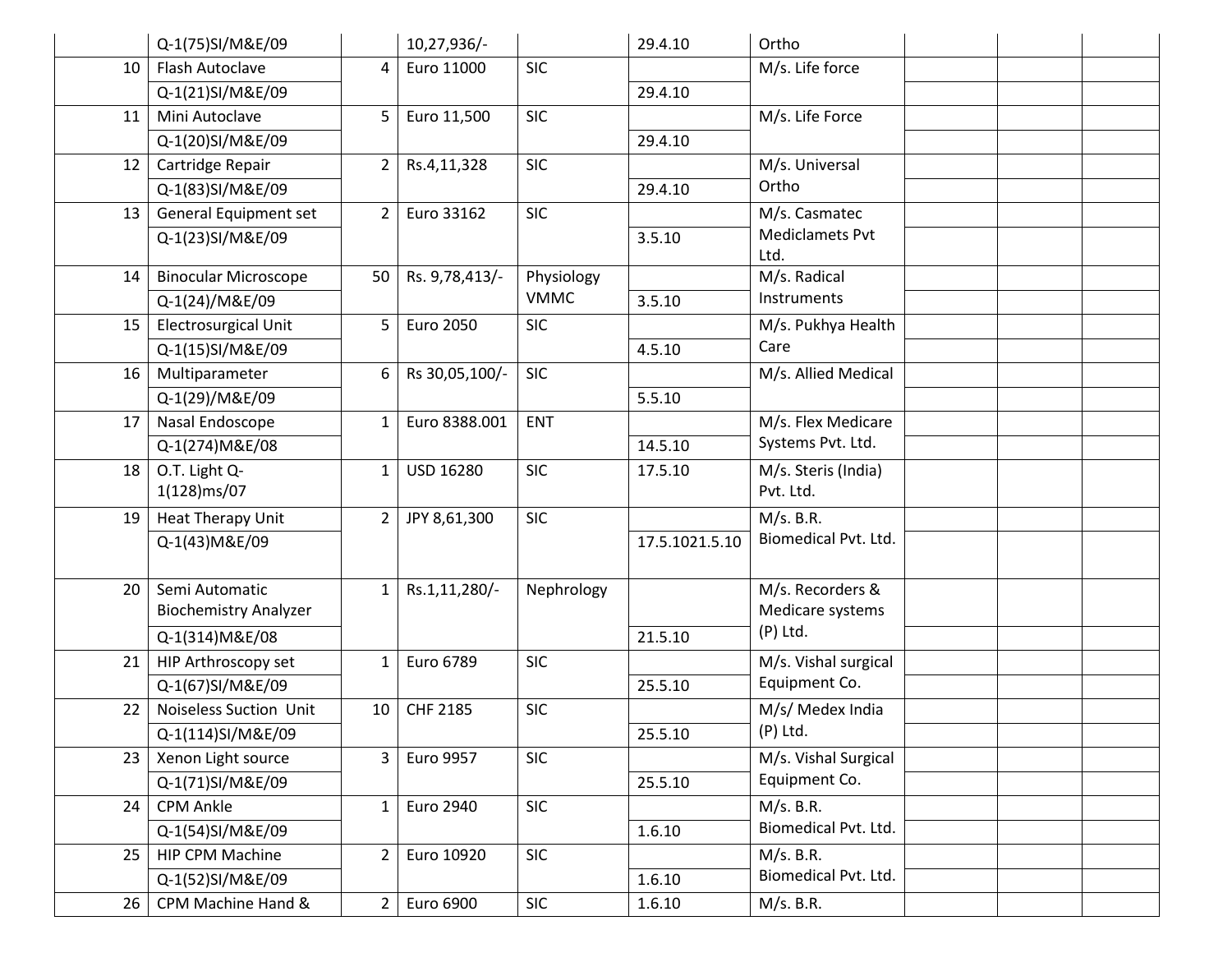|    | wrist Q-1(56)SI(M&E)                                         |                |                    |                                  |         | Biomedical Pvt. Ltd.                |  |  |
|----|--------------------------------------------------------------|----------------|--------------------|----------------------------------|---------|-------------------------------------|--|--|
| 27 | <b>Ultrasonic Coagulating &amp;</b><br><b>Cutting Device</b> | 1 set          | Rs.<br>32,29,971/- | O.T. $2^{nd}$ floor<br>(Surgery) |         | M/s. Grace mfg.&<br>Trading company |  |  |
|    | Q-1(276)m&e/08                                               |                |                    |                                  | 21.6.10 |                                     |  |  |
| 28 | Ceramic Furnace Unit                                         | $\mathbf{1}$   | Rs. 5,04,808/-     | Dental OPD                       | 30.6.10 | M/s. IDS (Int.                      |  |  |
|    | Q-1(3)/M&E/09                                                |                |                    |                                  |         | Dental System)                      |  |  |
| 29 | <b>NIBP Monitor</b>                                          | 4              | Rs. 3,94,784/-     | Gyane+ANC                        | 26.6.10 | M/s. Medical                        |  |  |
|    | Q-1(m&E)/08                                                  |                |                    | OPD                              |         | systems & Services                  |  |  |
| 30 | Duplicating unit                                             | $\mathbf{1}$   | Rs. 2,01,923/-     | Dental OPD                       | 30.6.10 | M/s. IDS Demand                     |  |  |
|    | Q-1(07) M&E/09                                               |                |                    |                                  |         | Pvt. Ltd.                           |  |  |
| 31 | <b>Gel Documentation</b>                                     | $\mathbf{1}$   | Rs. 4,25,000/-     | Microbiology                     |         | M/s. Systems &                      |  |  |
|    | system                                                       |                |                    |                                  |         | Controls                            |  |  |
|    | Q-1(455) M&E/09                                              |                |                    | Deptt.                           | 23.6.10 |                                     |  |  |
| 32 | <b>Body Warming System</b>                                   | 4              | Euro 20928         | <b>SIC</b>                       |         | M/s. Medical Point                  |  |  |
|    | Q-1(39)SI/M&E/09                                             |                |                    |                                  | 3.7.10  | Pvt. Ltd.                           |  |  |
| 33 | <b>Binocular Microscope</b>                                  | 30             | Rs. 5,87,044       | Microbiology                     |         | M/s. N.K.Jain                       |  |  |
|    | 0-4/M&E/10                                                   |                |                    | <b>VMMC</b>                      | 5.7.10  | Instruments Pvt.<br>Ltd.            |  |  |
| 34 | <b>Traction Unit</b>                                         | $\mathbf{1}$   | <b>Pound 4000</b>  | Rehab.                           |         | M/s. Hospimedica                    |  |  |
|    | Q-1(203) M&E/09                                              |                |                    |                                  | 6.7.10  | International Ltd.                  |  |  |
| 35 | <b>Ultrasound Therapy Unit</b>                               | $2^{\circ}$    | Rs. 2,27,742/-     | Rehab.                           |         | M/s. Hintek                         |  |  |
|    | Q-1(200) M&E/08                                              |                |                    |                                  | 6.7.10  | <b>Electronics Pvt ltd</b>          |  |  |
| 36 | Floor Suction unit                                           | $\mathbf{3}$   | Rs. 3,20,798/-     | <b>SIC</b>                       |         | M/s. Universal                      |  |  |
|    | Q-1(72)SI/M&E/09                                             |                |                    |                                  | 6.7.10  | Ortho                               |  |  |
| 37 | Acl/PCl Recostructio                                         | $\overline{2}$ | Rs.                | <b>SIC</b>                       | 6.7.10  | M/s. Universal                      |  |  |
|    | System                                                       |                | 54,30,879/-        |                                  |         | Ortho                               |  |  |
|    | Q-1(76)SI/M&E/09                                             |                |                    |                                  |         |                                     |  |  |
| 38 | Arthrose Shaver System                                       | $\overline{3}$ | Rs.                | <b>SIC</b>                       | 8.7.10  | M/s. Cure Surgical                  |  |  |
|    | Q-1(73)SI/M&E/09                                             |                | 34,61,259/-        |                                  |         |                                     |  |  |
| 39 | <b>Battery Power System</b>                                  | $2^{\circ}$    | Rs.                | <b>SIC</b>                       |         | M/s. Cure surgical                  |  |  |
|    | Q-1(24)SI/M&E/09                                             |                | 56,75,166/-        |                                  | 8.7.10  |                                     |  |  |
| 40 | Fiber optic laryngoscope                                     | $\mathbf{1}$   | Rs. 1,48,512/-     | Res.<br>Medicine                 |         | M/s. Vishal Surgical                |  |  |
|    | Q-1(59) M&E/07                                               |                |                    |                                  | 12.7.10 |                                     |  |  |
| 41 | <b>Binocular Microscope</b>                                  | 4              | Rs. 1,52,132/-     | <b>Blood Bank</b>                |         | M/s. Radical                        |  |  |
|    | 0-4/M&E/10                                                   |                |                    |                                  | 14.7.10 | Instruments                         |  |  |
| 42 | Monocular Microscope                                         | 25             | Rs. 3,39,375/-     | Forensic                         |         | M/s. Scientific India               |  |  |
|    |                                                              |                |                    |                                  |         |                                     |  |  |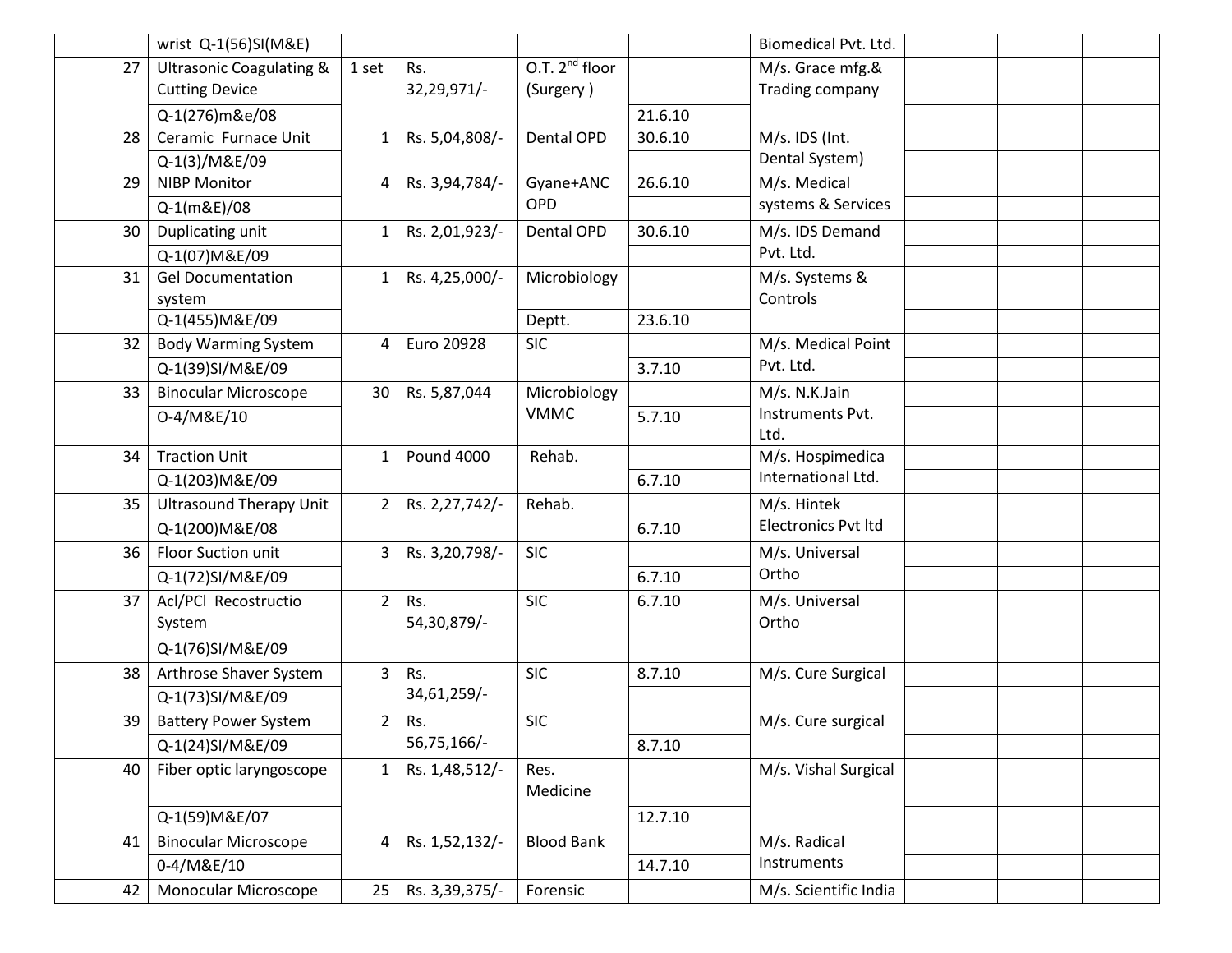|    | Q-1(246) M&E/08                          |                |                    | Medicine                      | 14.7.10 |                                   |  |  |
|----|------------------------------------------|----------------|--------------------|-------------------------------|---------|-----------------------------------|--|--|
| 43 | <b>Phaco Emulsification</b><br>Machine   | $\mathbf{1}$   | Rs.<br>10,81,600/- | Eye O.T.                      | 31.5.10 | M/s. Appasamy<br>Associates       |  |  |
|    | 0-4/M&E/2010                             |                |                    |                               |         |                                   |  |  |
| 44 | Vital sing. Monitor<br>Q-1(30)SI/M&E/09  | 6              | <b>USD 47268</b>   | <b>SIC</b>                    | 3.7.10  | M/s. Medical Poit<br>$(I)$ Ltd.   |  |  |
| 45 | <b>Basco Fiber Optic Light</b><br>Source | 6              | Rs. 2,52,000/-     | ENT                           |         | M/s. Jolly<br>Technocrats         |  |  |
|    | Q-1(149) M&E/09                          |                |                    |                               | 19.7.10 |                                   |  |  |
| 46 | O.T. Light Mobile                        | $\overline{2}$ | Euro 3072          | <b>SIC</b>                    |         | M/s. Life Aid                     |  |  |
|    | Q-1(13)SI/M&E/09                         |                |                    |                               | 19.7.10 | <b>Devices</b>                    |  |  |
| 47 | Arthroscopy Pump                         | 3              | Rs. 8,71728/-      | <b>SIC</b>                    |         | <b>Advent Medical</b>             |  |  |
|    | Q-1(74)SI/M&E/09                         |                |                    |                               | 19.7.10 | Devices                           |  |  |
| 48 | Vaccum Inixing Unit                      | $1\,$          | Rs. 2,01,923/-     | Dental OPD                    | 19.7.10 | M/s. IDS Demand                   |  |  |
|    | Q-1(06) M&E/09                           |                |                    |                               |         | Pvt. Ltd                          |  |  |
| 49 | <b>Burnout Furnace</b>                   | $\mathbf{1}$   | Rs. 2,52,405       | Dental OPD                    |         | M/s. IDS Demand                   |  |  |
|    | Q-1(104) M&E/09                          |                |                    |                               | 19.7.10 | Pvt. Ltd.                         |  |  |
| 50 | Computerize Pulse<br>Shortwave Therapy   | $\mathbf{1}$   | Rs 2,86,650/-      | Rehab.                        |         | M/s. B.R.<br>Biomedical Pvt. Ltd. |  |  |
|    | Q-1(369) M&E/09                          |                |                    |                               | 27.7.10 |                                   |  |  |
| 51 | <b>Diagnosis Lenses</b>                  | 10             | Rs 1,62,750/-      | <b>EYE OPD</b>                |         | M/s. National Ind.                |  |  |
|    | Q-1(256) M&E/08                          |                |                    |                               | 28.7.10 | Company                           |  |  |
| 52 | Gonioscopic Lenses                       | 10             | Rs. 2,25,960/-     | <b>EYE OPD</b>                | 28.7.10 | M/s. National Ind.                |  |  |
|    | Q-1(258) M&E/08                          |                |                    |                               |         | Company                           |  |  |
| 53 | Physiograph 2 Channel                    | 10             | Rs. 9,20,421/-     | Physiology                    | 2.8.10  | M/s. Medicaid                     |  |  |
|    | Q-(16) M&E/08                            |                |                    | <b>VMMC</b>                   |         | System                            |  |  |
| 54 | <b>Traction Unit</b>                     | $\overline{2}$ | J.yen 83400        | <b>SIC</b>                    |         | M/s. B.R.                         |  |  |
|    | Q-1(57)SI/M&E/09                         |                |                    |                               | 2.8.10  | Biomedical Pvt.<br>Ltd.           |  |  |
| 55 | <b>RMS Polarized Machine</b>             | $1\vert$       | Rs. 2,96,100/-     | Physiology                    |         | M/s. Recorders                    |  |  |
|    | Q-1(165) M&E/08                          |                |                    | <b>VMMC</b>                   | 5.8.10  | Medicare System                   |  |  |
|    |                                          |                |                    |                               |         | (P) Ltd.                          |  |  |
| 56 | <b>Medical Film Illumiator</b>           | 10             | Rs. 2,03,450/-     | Ch. OPD, N-<br>5, ward-       |         | M/s. Merino<br>International      |  |  |
|    | Q-1(157) M&E/09                          |                |                    | 2, ward-<br>$21$ , ward- $18$ | 5.8.10  |                                   |  |  |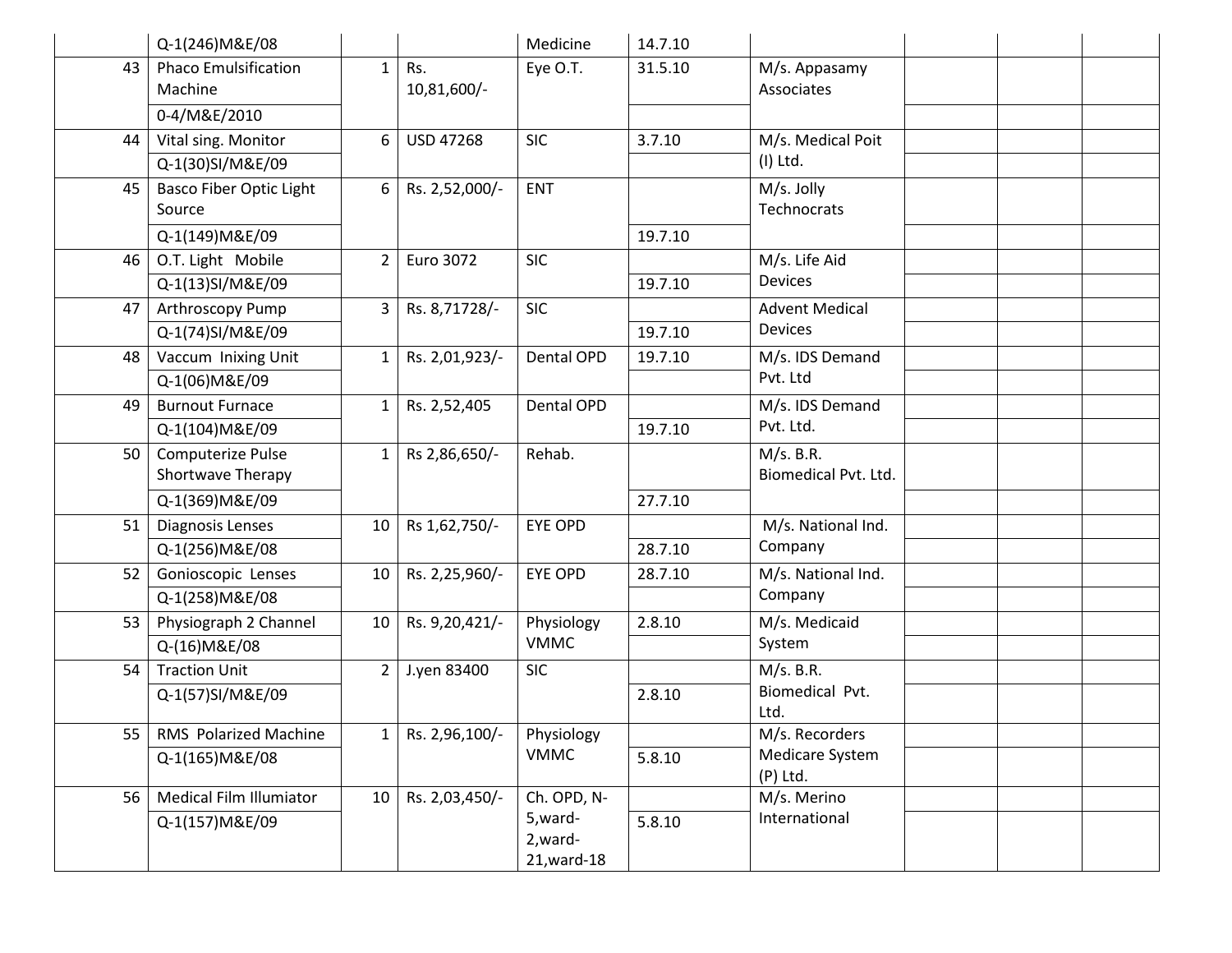| 57 | <b>Binocular Reseach</b><br>Microspoe                         | 30              | Rs. 3,82,291/-     | Phyiology<br><b>VMMC</b>    |         | M/s Radical<br>Instruments             |  |  |
|----|---------------------------------------------------------------|-----------------|--------------------|-----------------------------|---------|----------------------------------------|--|--|
|    | Q-1(159) M&E/08                                               |                 |                    |                             | 7.8.10  |                                        |  |  |
| 58 | <b>Emergency Patient</b><br>Trolley                           | 10              | Euro 52400         | <b>SIC</b>                  |         | M/s. Hospimedica<br>International Ltd. |  |  |
|    | Q-1(36)SI/M&E/09                                              |                 |                    |                             | 11.8.10 |                                        |  |  |
|    |                                                               |                 |                    |                             |         |                                        |  |  |
| 59 | Urology Laparoscopy set                                       | 1               | Euro 25246         | O.T. 2 <sup>nd</sup> Floor  | 13.8.10 | M/s. Flex Medicare<br>System Pvt. Ltd. |  |  |
|    | Q-1(124) M&E/09                                               |                 |                    | (Urology O.T)               |         |                                        |  |  |
| 60 | Multiparameter moitor                                         | $5\overline{)}$ | US\$ 129900        | Main $0.72nd$               |         | M/s. Medical Point                     |  |  |
|    | Q-1(230)/M&E/2008                                             |                 |                    | floor                       | 14.8.10 | $(I)$ Ltd.                             |  |  |
| 61 | Yorco Laminar flow-Bio<br>safety Hood                         | $\overline{2}$  | Rs. 3,62,730/-     | Microbiology                |         | M/s. Yorco Sales<br>Pvt Ltd.           |  |  |
|    | Q-1(174) M&E/09                                               |                 |                    |                             | 19.8.10 |                                        |  |  |
| 62 | <b>Embedding Centre</b>                                       | $\mathbf{1}$    | Rs. 3,04,500/-     | Forensic                    |         | M/s. Yorco Sales                       |  |  |
|    | Q-1(252) M&E                                                  |                 |                    | Medicine                    | 19.8.10 | Pvt. Ltd.                              |  |  |
| 63 | Resectoscopes with<br>lenes                                   | $\mathbf{1}$    | Euro 6720          | O.T. 2 <sup>nd</sup> floor  |         | M/s. Flex Medicare<br>Systems Ltd.     |  |  |
|    | Q-1(390) M&E/09                                               |                 |                    |                             | 13.8.10 |                                        |  |  |
| 64 | <b>Water Ultra Purification</b><br>System                     | $\mathbf{1}$    | Rs. 4,47,695/-     | Biochemistry<br><b>VMMC</b> |         | M/s. Rion India                        |  |  |
|    | Q-1(171) M&E/08                                               |                 |                    |                             | 30.8.10 |                                        |  |  |
| 65 | Microwave Diathermy                                           | $\overline{2}$  | Euro 6300          | <b>SIC</b>                  |         | M/s. International                     |  |  |
|    | Q-1(46)SI/M&E/09                                              |                 |                    |                             | 30.8.10 | <b>Electro Medical</b>                 |  |  |
| 66 | <b>Emergency Patient</b><br>Trolley                           | 15              | Euro 64230         | Various O.T.                | 1.9.10  | M/s. Hospimedica<br>International Ltd. |  |  |
|    | Q-1(239) M&E/08                                               |                 |                    |                             |         |                                        |  |  |
| 67 | <b>Active Passive</b><br><b>Movement Therapy</b>              | $\mathbf{1}$    | Euro 2700          | Rehab.                      |         | M/s. Hospimedica<br>International Ltd. |  |  |
|    | Q-1(189) M&E/08                                               |                 |                    |                             | 7.9.10  |                                        |  |  |
| 68 | Universal Bone Drill &<br>Sagital saw Electrical              | 6               | Rs. 2,31,155/-     | O.T. $3^{rd}$ floor         |         | M/s. Ahujasongs<br>Surgical            |  |  |
|    | Q-1(04)MS/2008                                                |                 |                    | (Ortho)                     | 9.9.10  |                                        |  |  |
| 69 | <b>Shoulder Stabilizations</b><br><b>Instruments for SLAP</b> | $\overline{2}$  | Rs.<br>30,51,445/- | Rs. 30,51,445               | 7.9.10  | M/s Global Medical<br>Solutions        |  |  |
|    | Q-1(77)SI/M&E/09                                              |                 |                    |                             |         |                                        |  |  |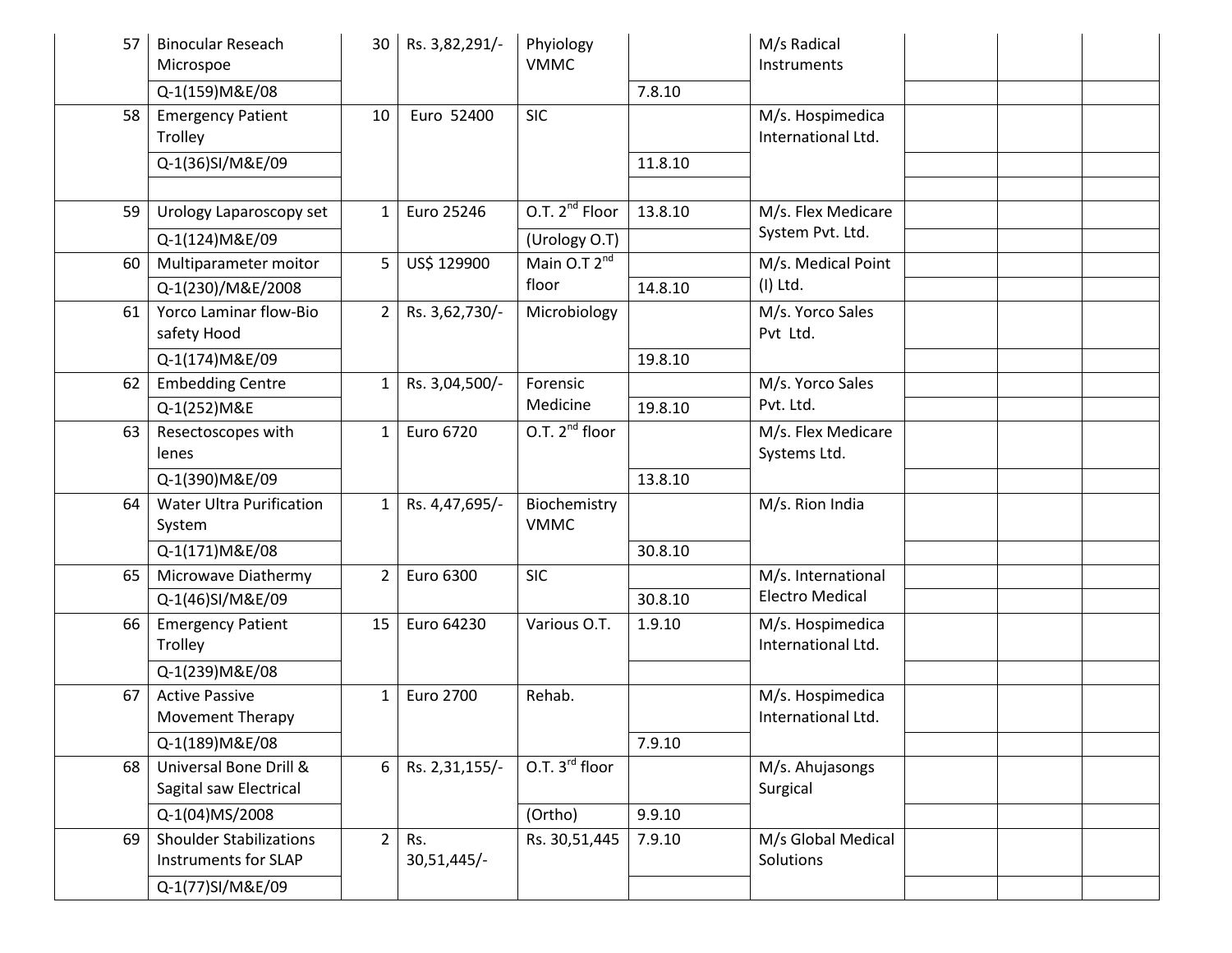| 70 | Cry therapy (Portable)      | 3              | Euro 12750     | <b>SIC</b>          |         | M/s. Bio Med.In          |  |  |
|----|-----------------------------|----------------|----------------|---------------------|---------|--------------------------|--|--|
|    | Q-1(44)SI/M&E/09            |                |                |                     | 7.9.10  |                          |  |  |
| 71 | Combination of              | $\mathbf{1}$   | Euro 18266     | Physiotherap        |         | M/s. M.W.                |  |  |
|    | Microwave Diathermy         |                |                | $y$ (CIO)           |         | Enterprise               |  |  |
|    | Q-1(307) M&E/09             |                |                |                     | 9.9.10  |                          |  |  |
| 72 | <b>Automatic Shoe Cover</b> | $\overline{2}$ | Rs. 3,46,500/- | Burn ICU &          | 13.9.10 | M/s. Meditech            |  |  |
|    | Machine                     |                |                | <b>BOT POT</b>      |         | Inovavatios              |  |  |
|    | Q-1(206) M&E/09             |                |                |                     |         |                          |  |  |
| 73 | O.T. Light Portable         | 5              | Rs. 3,35,250/- | Ortho O.T &         | 13.9.10 | M/s. Multilux            |  |  |
|    | Q-1(302) M&E/09             |                |                | <b>E.O.T</b>        |         | Hospital Taech. Pvt.     |  |  |
|    |                             |                |                |                     |         | Ltd.                     |  |  |
| 74 | <b>Binocular Microscope</b> | 5              | Rs 1,90,164/-  | CIO Lab.            | 13.9.10 | M/s. N.K. Jain           |  |  |
|    | 0-4/M&E/10                  |                |                |                     |         | Instruments Pvt.<br>Ltd. |  |  |
| 75 | <b>Binocular Microscope</b> | 4              | Rs. 1,55,886/- | Pharmacolog         | 13.9.10 | M/s. N.K. Jain           |  |  |
|    | 0-4/M&E/10                  |                |                | y VMMC              |         | Instruments Pvt.         |  |  |
| 76 | Pulse Oximeter              | 3              | Rs. 1,32,300/- | Main                |         | M/s. Grace Mfg.          |  |  |
|    | 0-4/M&E/2010                |                |                | CasualtyCWG         | 13.9.10 | and Trading Co.          |  |  |
|    |                             |                |                | $-2010$             |         |                          |  |  |
| 77 | O.T. Table                  | $\overline{2}$ | Euro 111728    | SIC O.T.            |         | M/s. Inor Medical        |  |  |
|    | Q-1(09)SI/M&E/09            |                |                |                     | 14.9.10 | Products Ltd.            |  |  |
| 78 | O.T. Table                  | $\overline{2}$ | Euro 79362     | <b>SIC</b>          |         | M/s. Inor Medical        |  |  |
|    | Q-1(10)SI/M&E/09            |                |                |                     | 15.9.10 | Products Ltd.            |  |  |
| 79 | MultI frequency Ultra       | 3 <sup>1</sup> | J.yen 576000   | <b>SIC</b>          |         | M/s. B.R.                |  |  |
|    | Sound Unit                  |                |                |                     |         | <b>Biomedicals Pvt.</b>  |  |  |
|    | Q-1(42)SI/M&E/09            |                |                |                     | 16.9.10 | Ltd.                     |  |  |
| 80 | <b>Compression Therapy</b>  | $\overline{2}$ | J yen 200000   | <b>SIC</b>          |         | M/s. B.R.                |  |  |
|    | Q-1(48)SI/M&E               |                |                |                     | 16.9.10 | Biomedical               |  |  |
| 81 | Fiber optic                 | $\overline{2}$ | Euro 15106.80  | O.T. $2^{nd}$ floor |         | M/s. Vishal Surgical     |  |  |
|    | Bronchoscope(pead)          |                |                |                     |         | Equipments Co.           |  |  |
|    | Q-1(236) M&E/08             |                |                |                     | 17.9.10 |                          |  |  |
| 82 | Fiber optic                 | $\mathbf{1}$   | Euro 7803.40   | O.T. $2^{nd}$ floor |         | M/s. Vishal Surgical     |  |  |
|    | Bronchoscope (Adult)        |                |                |                     |         |                          |  |  |
|    | Q-1(235) M&E/08             |                |                |                     | 17.9.10 |                          |  |  |
| 83 | Extracorporeal              | $\overline{2}$ | US\$ 21000     | <b>SIC</b>          |         | M/s. International       |  |  |
|    | Shockwave Therapy           |                |                |                     | 20.9.10 | Electro Medical Co.      |  |  |
|    | Q-1(51)SI/M&E/09            |                |                |                     |         |                          |  |  |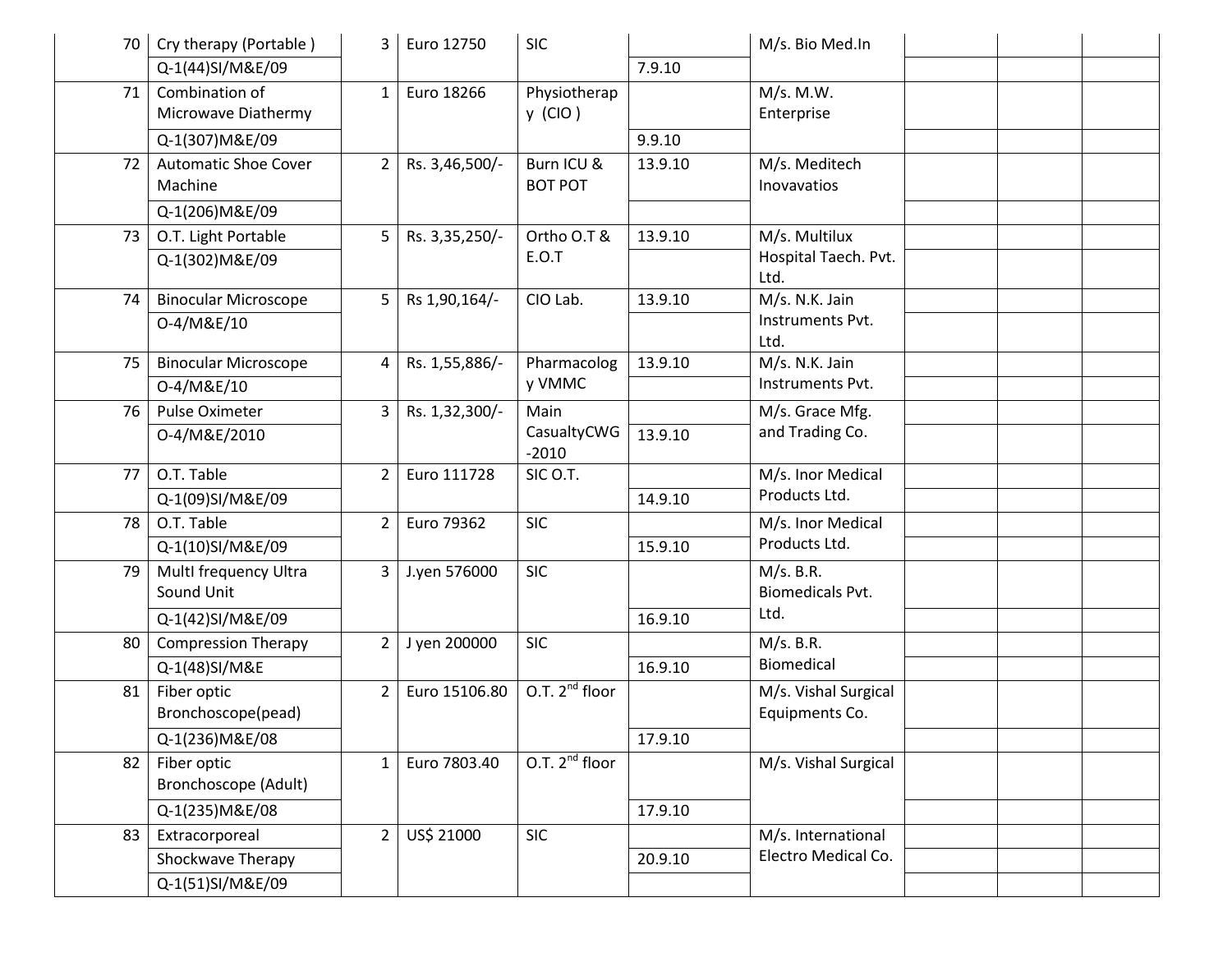| 84  | Cardiovascular<br>Gymnasium                                       | $\mathbf{1}$   | Euro 118384        | <b>SIC</b>                   |         | M/s. Jubli Sports<br>Techology (I) Pvt.<br>Ltd.            |  |  |
|-----|-------------------------------------------------------------------|----------------|--------------------|------------------------------|---------|------------------------------------------------------------|--|--|
|     | Q-1(457)SI/M&E/09                                                 |                |                    |                              | 20.9.10 |                                                            |  |  |
| 85  | 3D Isokinetic<br>Dyamometer System<br>Q-1(458)SI/M&E/09           | $\mathbf{1}$   | US\$ 48000         | <b>SIC</b>                   | 20.9.10 | M/s. Volat<br>Technologies                                 |  |  |
| 86  | PC based 2 Chanel Audio<br>Meter                                  | $\mathbf{1}$   | Rs. 244400/-       | Physiology<br><b>VMMC</b>    | 20.9.10 | M/s. Recoreders &<br><b>Medicare Systems</b><br>$(P)$ Ltd. |  |  |
| 87  | Q-1(166) M&E/08<br>Automated<br>Electrophoresis &<br>Densitometer | $\mathbf{1}$   | Rs.<br>17,01,000/- | Hematology                   | 20.9.10 | M/s. Mex India                                             |  |  |
| 88  | Q-1(266) M7E/08<br>Syringe Infusion Pump                          | 6              | Rs. 1,63,800/-     | Transport                    |         | M/s. Medical                                               |  |  |
|     | Q-1(1)M&E/08                                                      |                |                    | $+N-9+N-5$                   | 22.9.10 | systems & Services                                         |  |  |
| 99  | <b>Transport Ventilator</b>                                       | 6              | Rs.                | Main                         |         | M/s. Rudex                                                 |  |  |
|     | 0-4/M&E/2010                                                      |                | 23,38,176/-        | Casualty<br><b>CWG2010</b>   | 22.9.10 | International                                              |  |  |
| 100 | Tracheotomy Kit                                                   | 6              | Rs. 1,14,660/-     | Transport                    |         | M/s. Paras Surgical                                        |  |  |
|     | Q-1(20) M&E/10                                                    |                |                    | CWG-2010                     | 22.9.10 | Co.                                                        |  |  |
| 101 | <b>Ultrasound A&amp;B Scan</b>                                    | $\mathbf{1}$   | Rs. 8,21,600/-     | Eye OPD                      |         | M/s. Appasawmay                                            |  |  |
|     | Q-1(38) M&E/09                                                    |                |                    |                              | 23.9.10 | Associates                                                 |  |  |
| 102 | Anesthesia Machine                                                | 6              | Euro 107103        | SIC-4 & Main                 |         | M/s. Drager                                                |  |  |
|     | Q-1(01) M&E/09                                                    |                |                    | $0.7 - 2$                    | 24.9.10 | Medical India Pvt.<br>Ltd.                                 |  |  |
| 103 | Physiotherapy laser unit                                          | $\overline{2}$ | Rs. 2,31,000/-     | Main                         |         | M/s. International                                         |  |  |
|     | Q-1(17) M&E/2010                                                  |                |                    | Casualty<br>CWG-2010         | 24.9.10 | <b>Electro Medical</b>                                     |  |  |
| 104 | <b>Combination Therapy</b><br>Unit                                | 3              | Rs. 4,09,500/-     | Main<br>Casualty             |         | M/s. International<br><b>Electro Medical</b>               |  |  |
|     | Q-1(18) M&E/2010                                                  |                |                    | CWG-2010                     | 25.9.10 |                                                            |  |  |
| 105 | Defibrillator with AED                                            | 3 <sup>1</sup> | Rs.<br>13,54,500/- | Main<br>Casualty<br>CWG-2010 | 25.9.10 | M/s. Suprramed<br>Medical<br>Equipments (P) Ltd.           |  |  |
| 106 | Ultra Sound Unit                                                  | $\overline{3}$ | Rs. 3,52,800/-     | Main<br>Casualty             |         | M/s. International<br><b>Electro Medical</b>               |  |  |
|     | Q-(14) M&E/2010                                                   |                |                    | CWG2010                      | 29.9.10 |                                                            |  |  |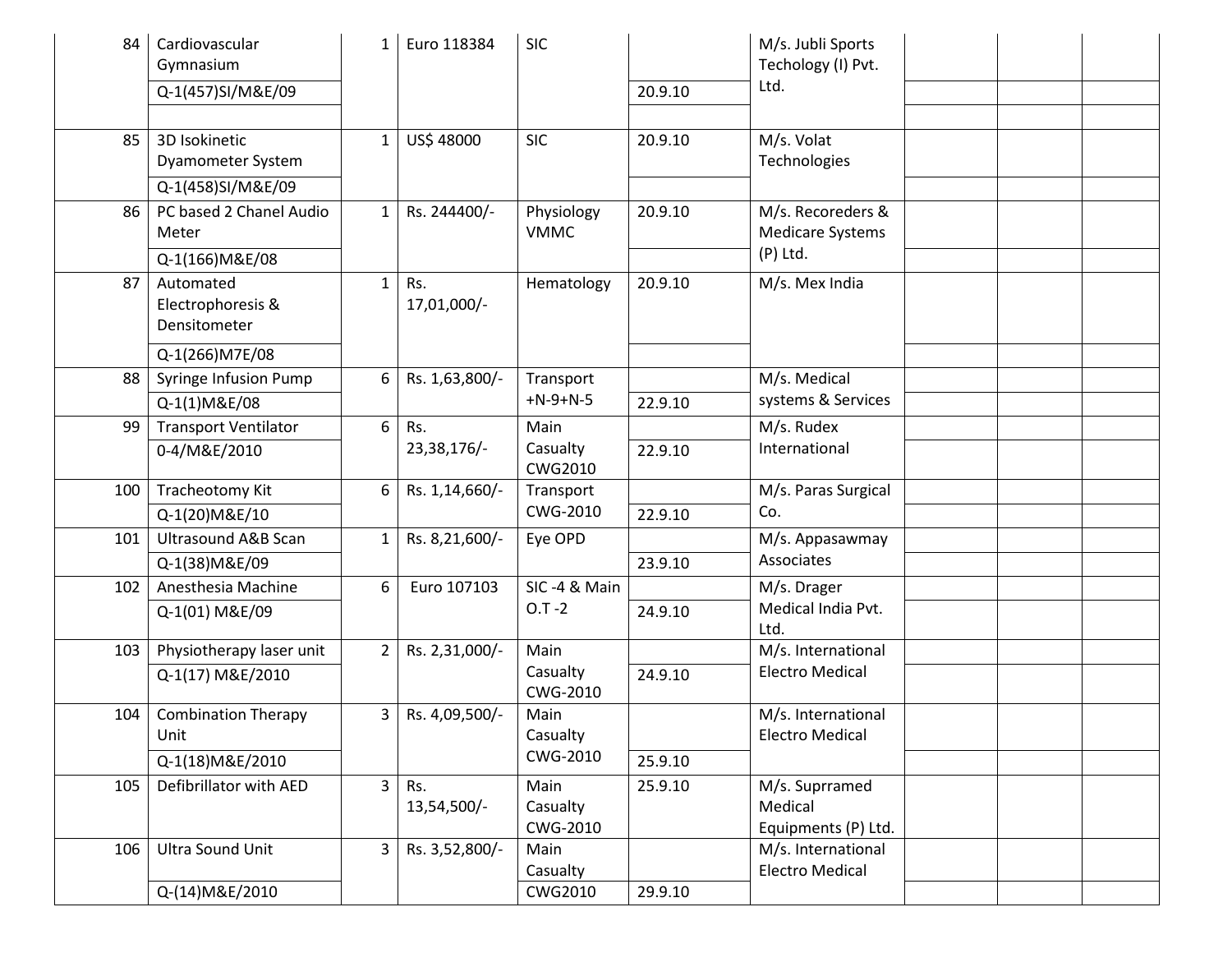| 107 | Shortwave Diathermy            | 2 <sup>1</sup> | Rs. 8,92,500/- | Main              |          | M/s. Sant Sales (I)    |  |  |
|-----|--------------------------------|----------------|----------------|-------------------|----------|------------------------|--|--|
|     | Q-1(16) M&E/2010               |                |                | Casualty          | 29.9.10  | Pvt. Ltd.              |  |  |
|     |                                |                |                | CWG-2010          |          |                        |  |  |
| 108 | <b>Fully Automatic Micro</b>   | $\mathbf{1}$   | Euro 50000     | <b>Blood Bank</b> |          | M/s. KABS              |  |  |
|     | typing Blood Groping           |                |                |                   | 30.9.10  | Healthcare Pvt. Ltd.   |  |  |
|     | system                         |                |                |                   |          |                        |  |  |
| 109 | O.T. Table                     | 4              | Rs. 7,79,651/- | EYE O.T           | 30.9.10  | M/s. Appasamy          |  |  |
|     | Q-1(08) M&E/10                 |                |                |                   |          | Associates             |  |  |
| 111 | Shortwave Diathermy            | $\overline{2}$ | Euro11500      | <b>SIC</b>        |          | M/s. Hospimedica       |  |  |
|     | Q-1(47)SI/M&E/09               |                |                |                   | 4.10.10  | International Ltd.     |  |  |
| 112 | <b>CPM Shoulder</b>            | 3              | Euro 17100     | <b>SIC</b>        | 4.10.10  | M/s. BR Biomedical     |  |  |
|     | Q-1(55)SI/M&E/09               |                |                |                   |          | Pvt. Ltd.              |  |  |
| 113 | <b>Combination Therapy</b>     | 6              | Euro22800      | <b>SIC</b>        |          | M/s. Hospimedica       |  |  |
|     | Q-1(40)SI/M&E/09               |                |                |                   | 4.10.10  | International Itd.     |  |  |
| 114 | Digital Video Colposcope       | 3              | US\$7500       | Ward-             |          | M/s. Volat Techno      |  |  |
|     |                                |                |                | 6,7,&10G          |          | lies                   |  |  |
|     | Q-1(15) M&E/08                 |                |                |                   | 5.10.10  |                        |  |  |
| 115 | Military Anti Shock            | 6              | Rs. 2,10,420/- | Main              |          | M/s                    |  |  |
|     | 0-4/M&E/10                     |                |                | Casualty          | 7.10.10  | InstromedixIndia       |  |  |
|     |                                |                |                | CWG-2010          |          | Pvt. Ltd.              |  |  |
| 116 | Wire Instrument Set            | 3              | Rs. 4,74,585/- | <b>SIC</b>        |          | M/s. Ahujasons         |  |  |
|     | Q-1(100)SI/M&E/09              |                |                |                   | 7.10.10  | Surgical               |  |  |
| 117 | <b>SLIT Lamp</b>               | 5              | Rs. 9,20,421   | <b>EYE OPD</b>    | 30.10.10 | M/s. Appasamy          |  |  |
|     | Q-1(09) M&E/10                 |                |                |                   |          | Associates             |  |  |
| 118 | <b>ICU Ventilator</b>          | 2              | USD38400       | <b>SIC</b>        | 14.9.10  | M/s. Viwpro            |  |  |
|     | Q-1(33)SI/M&E/09               |                |                |                   |          |                        |  |  |
| 119 | <b>CPM Knee</b>                | 4              | Euro 10320     | <b>SIC</b>        |          | M/s. BR Biomedical     |  |  |
|     | Q-1(53)SI/M&E/09               |                |                |                   | 25.10.10 | Pvt. Ltd.              |  |  |
| 120 | <b>ICE Flaking Machine</b>     | $\mathbf{1}$   | Rs. 1,78,500   | Biochemistry      |          | M/s. International     |  |  |
|     | Q-1(173) M&E/08                |                |                | <b>VMMC</b>       | 20.10.10 | <b>Electro Medical</b> |  |  |
| 121 | Microwave Diathermy            | $\mathbf{1}$   | Euro 3635      | Rehab.            |          | M/s. Hospimedica       |  |  |
|     | Q-1(205) M&E/08                |                |                |                   | 26.10.10 | International Ltd.     |  |  |
| 122 | <b>Gradient Thermal Cycler</b> | $\mathbf{1}$   | Euro 6250      | Microbiology      |          | M/s. Eppendori         |  |  |
|     | Q-1(453) M&E/09                |                |                | Deptt.            | 26.10.10 | India Ltd.             |  |  |
| 124 | <b>Battery Operated Bone</b>   | 4              | Rs. 8,07,000/- | $0.73rd$ floor    | 28.10.10 | M/s. Shalyaa           |  |  |
|     | Drill Q-1(04)MS/08             |                |                | (Ortho)           |          | International          |  |  |
| 125 | <b>Trolley BED</b>             | 5              | Rs.            | Main              |          | M/s. Hospimedica       |  |  |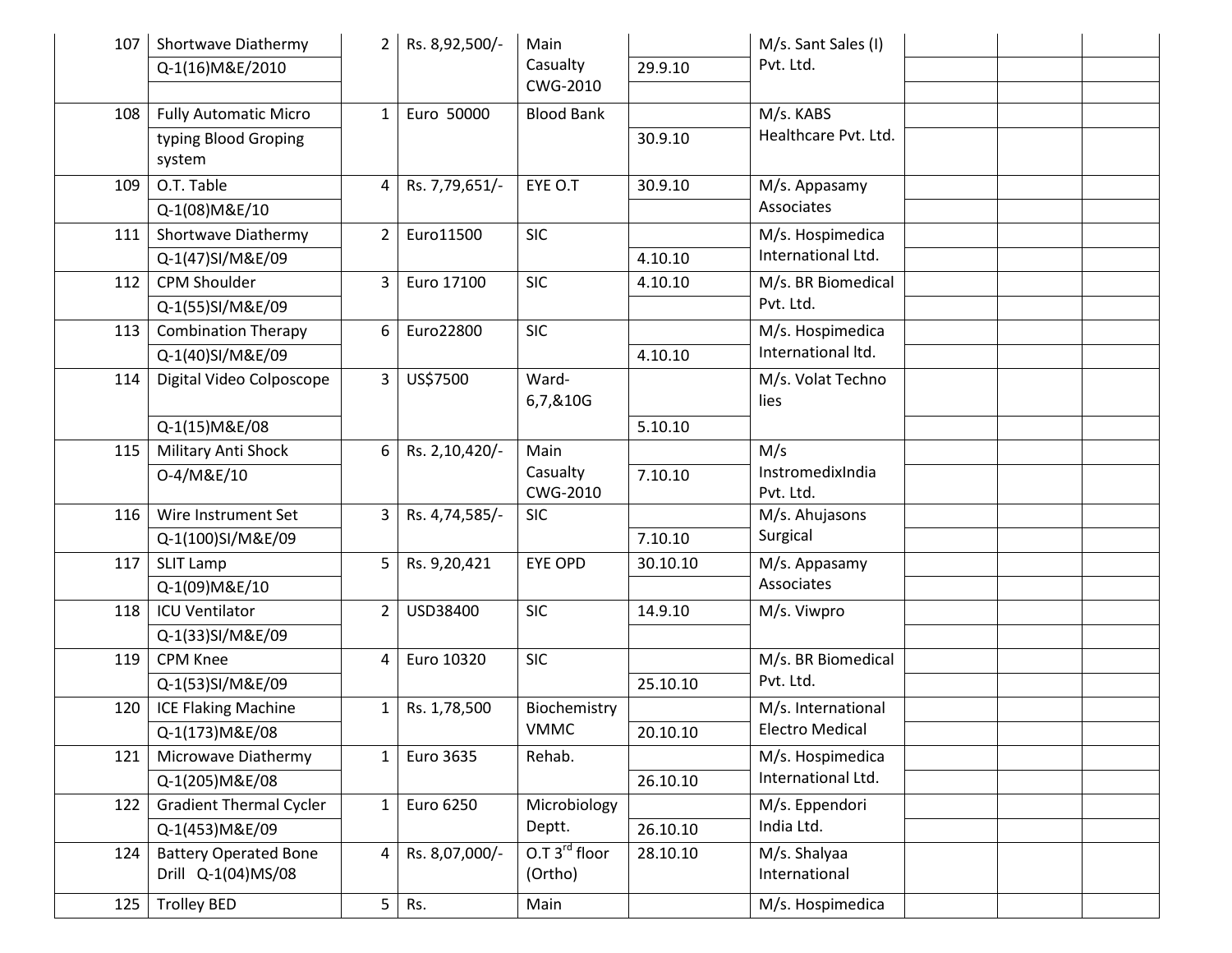|     | Q-1(11)M&E/2010                                             |                | 19,16,250/-        | Casualty               | 4.10.10              | International Ltd.                      |  |  |
|-----|-------------------------------------------------------------|----------------|--------------------|------------------------|----------------------|-----------------------------------------|--|--|
| 126 | Physiotherapy Table                                         | 5              | Rs.                | Rehab.                 |                      | M/s. Hospimedica                        |  |  |
|     | Q-1(12)M&E/10                                               |                | 21,52,500/-        |                        | 3.11.10              | Interational Ltd.                       |  |  |
| 127 | Fiberoptic Brochoscope<br>(Pead)                            | $\mathbf{1}$   | J.Yen 1154673      | <b>SIC</b>             |                      | M/s. South India<br>Surgical Co. Ltd.   |  |  |
|     | Q-1(26)SI/M&E/09                                            |                |                    |                        | 4.11.10              |                                         |  |  |
| 128 | NonoDrop<br>spectrophotometer<br>system                     | $\mathbf{1}$   | USD 13000.00       | Microbiology<br>Deptt. |                      | M/s. JH Bio<br>Innovatiors Pvt.<br>Ltd. |  |  |
|     | Q-1(454) M&E/09                                             |                |                    |                        | 11.11.10             |                                         |  |  |
| 129 | <b>ULT Freezer</b>                                          | $\mathbf{1}$   | Rs. 3,93,750/-     | Microbiology           |                      | M/s. Prama                              |  |  |
|     | Q-1(177) M&E/09                                             |                |                    | Deptt.                 | 11.11.10             | Instruments                             |  |  |
| 130 | OTO Endoscope                                               | $\mathbf{1}$   | Euro 11087.00      | <b>ENT OPD</b>         |                      | M/s. Flex Medicare                      |  |  |
|     | Q-1(147) M&E/09                                             |                |                    |                        | 12.11.10             | Systems Pvt. Ltd.                       |  |  |
| 131 | <b>ETO for Sterilizatio</b>                                 | $\mathbf{1}$   | USD 34930          | SIC O.T                | 21.10.10             | M/s. AGAMA                              |  |  |
|     | Q-1(19) SI/M&E/09                                           |                |                    |                        |                      | Service Pvt. Ltd.                       |  |  |
| 132 | Flexible Cysto<br>Neparocope                                | $\overline{2}$ | RS.<br>20,62,200/- | $0.7.2nd$ floor        | 12.11.10             | M/s. Healthware<br>Pvt. Ltd.            |  |  |
|     | Q-1(388) M&E/09                                             |                |                    |                        |                      |                                         |  |  |
| 133 | Digital NCV/EMG<br>System                                   | $\mathbf{1}$   | Rs. 2,02,253/-     | EEG Lab.               |                      | M/s. Medicaid<br>System                 |  |  |
|     | Q-1(270)MS/08                                               |                |                    |                        | 13.11.10             |                                         |  |  |
| 143 | Surgeon Head Light                                          | 6              | Rs. 1,26,419/-     | Mty.                   |                      | M/s. Masppo                             |  |  |
|     | Q-(317) M&E/09                                              |                |                    | O.T.+FPOT              | 22.11.10             | <b>Medical Devices</b>                  |  |  |
| 144 | <b>Olympus Inverted Phase</b><br><b>Contrast Microsocpe</b> | $\mathbf{1}$   | J.Yen 360.00       | Anatomy<br><b>VMMC</b> |                      | M/s. DSS<br>Imagetech Pvt. Ltd.         |  |  |
|     | Q-(180)VMMC/07                                              |                |                    |                        | 22.11.1024.11.<br>10 |                                         |  |  |
| 145 | Digital Bone Mineral<br><b>Denity Equipment</b>             | 1              | EURO 121000        | X-ray Deptt.           |                      | M/s. Platinum<br><b>Health Care</b>     |  |  |
|     | Q-(265) M&E/08                                              |                |                    |                        | 24.11.10             |                                         |  |  |
| 146 | <b>Heavy Dutty Automatic</b><br>Film Processor              | 1              | EURO 13500         | X-ray Deptt.           |                      | M/s. Mex India                          |  |  |
|     | Q-1(409) M&E /09                                            |                |                    |                        | 25.11.10             |                                         |  |  |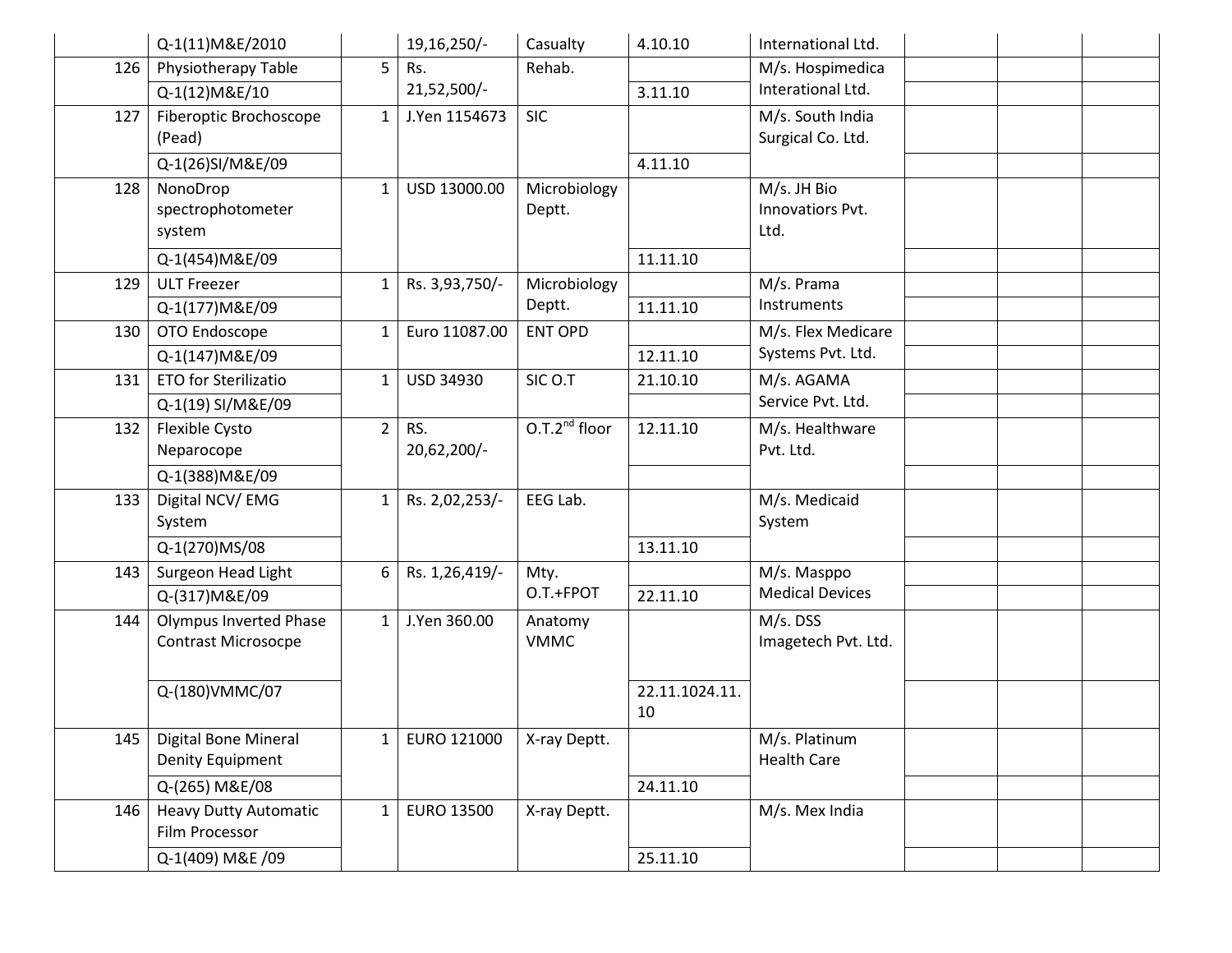| 147 | Exercise Test / Physoio<br>System              | $\mathbf{1}$   | <b>USD 21536</b>   | Physiology<br><b>VMMC</b>         |          | M/s. Synergtech<br>Inc.                 |  |  |
|-----|------------------------------------------------|----------------|--------------------|-----------------------------------|----------|-----------------------------------------|--|--|
|     | Q-1(170) M&E/09                                |                |                    |                                   | 25.11.10 |                                         |  |  |
| 148 | Laparoscopic<br>Morcellator                    | $\mathbf{1}$   | Rs. 5,57,336       | OBST&<br>Gyane                    |          | M/s. Fortue<br>Meditech (India)         |  |  |
|     | Q-1(24) M&E/08                                 |                |                    |                                   | 29.11.10 | Pvt. Ltd.                               |  |  |
| 149 | 12 Channel ECG Machine                         | $2^{\circ}$    | Rs. 1,97,400/-     | Transport<br>Deptt.               |          | M/s. Super<br><b>Medicare Agencies</b>  |  |  |
|     | Q-1(460) M&E/08                                |                |                    |                                   | 29.11.10 |                                         |  |  |
| 150 | Gait Analyer                                   | 1              | <b>EURO 38500</b>  | Rehab                             |          | M/s. Medical Point                      |  |  |
|     | Q-1(204) M&E/2008                              |                |                    |                                   | 2.11.10  | $(I)$ Ltd.                              |  |  |
| 151 | Paediatic Cytoscope with<br>endoscopic Camera  | $\mathbf{1}$   | EURO 12139         | O.T. $2^{nd}$ floor               |          | M/s. Flex Medicare<br>Systems Pvt. Ltd. |  |  |
|     | Q-1(391) M&E/2009                              |                |                    |                                   | 12.11.10 |                                         |  |  |
| 152 | Rapid Infusion System                          | 3              | <b>USD 88500</b>   | CTVS O.T.                         |          | M/s. A&A Health                         |  |  |
|     | Q-1(228)/M&E/08                                |                |                    |                                   | 7.12.10  | care (P) ltd.                           |  |  |
| 153 | Transport Incubator                            | $\mathbf{1}$   | Rs. 3,41,250/-     | Ward-19                           |          | M/s. Medical                            |  |  |
|     | Q-1(186) M&E/2008                              |                |                    |                                   | 8.12.10  | <b>Systems Services</b>                 |  |  |
| 154 | Semi Automated<br><b>Colulation Analyzer</b>   | $\mathbf{1}$   | Yen 374172         | Lab.<br>Medicine                  |          | M/s. Transaia Bio<br>Medical Ltd.       |  |  |
|     | Q-1(221) M&E/08                                |                |                    |                                   | 10.12.10 |                                         |  |  |
| 155 | <b>ENT Operating</b><br>Microscope             | 3 <sup>1</sup> | Rs.<br>12,53,700/- | ENT O.T. $4^{\text{th}}$<br>floor |          | M/s. Shalyaa<br>International           |  |  |
|     | Q-1(21) M&E/2010                               |                |                    |                                   | 14.12.10 |                                         |  |  |
| 156 | Mobil C.Arm                                    | $\overline{2}$ | USD 1,36,000       | SIC O.T.                          |          | M/s. Siemens Ltd.                       |  |  |
|     | Q-1(16)SI/M&E/09                               |                |                    |                                   | 21.12.10 |                                         |  |  |
| 157 | Mobil C. Arm<br>(Upgradable)                   | $\mathbf{1}$   | USD 116000         | SIC O.T                           |          | M/s. Siemens Ltd.                       |  |  |
|     | Q-1(17)SI/M&E/09                               |                |                    |                                   | 21.12.10 |                                         |  |  |
| 168 | High Speed Drill                               | $\overline{2}$ | Rs. 1360361        | SIC O.T.                          |          | M/s. Cure Surgical                      |  |  |
|     | Q-1(90) SI/M&E/09                              |                |                    |                                   | 22.121   |                                         |  |  |
| 169 | High Frequency Electro<br><b>Surgical Unit</b> | $2^{\circ}$    | Rs. 10,13,250      | BOT+POT                           | 27.12.10 | M/s. Medilife<br>Techologies            |  |  |
|     | Q-1(407) M&E/09                                |                |                    |                                   |          |                                         |  |  |
| 170 | <b>Ultrasound Therapy Unit</b>                 | $\overline{2}$ | Rs. 2,56,200/-     | B&P(Physio)                       | 17.1.11  | M/s. Hospimedica                        |  |  |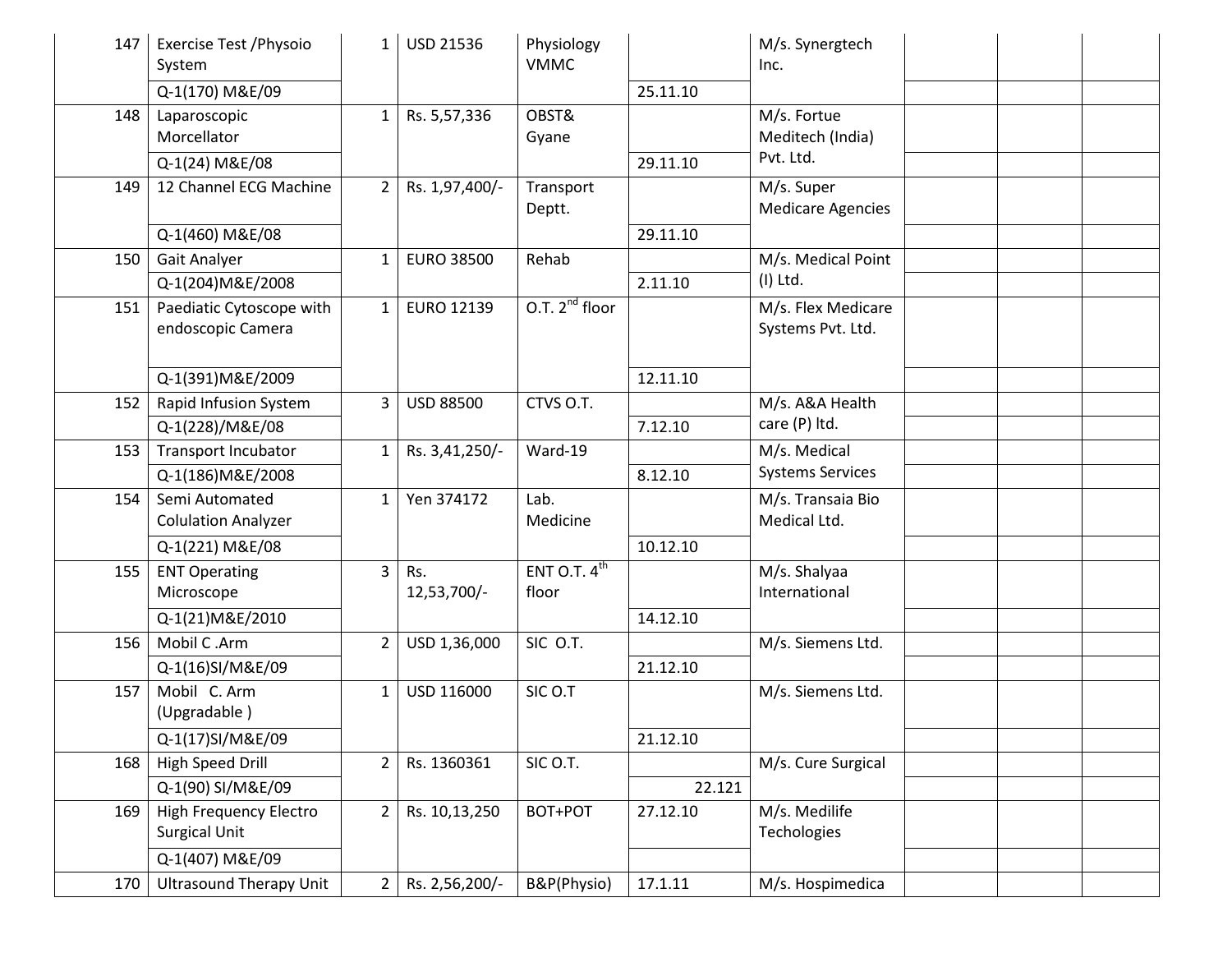|     | Q-(210) M&E/09                |                |                   |                            |          | Iternational Ltd.          |  |  |
|-----|-------------------------------|----------------|-------------------|----------------------------|----------|----------------------------|--|--|
| 171 | Physio contrast Bath          | $\overline{2}$ | Rs. 1,58,025/-    | SIC (Physio)               |          | M/s. International         |  |  |
|     | Q-1(50)SI/M&E/09              |                |                   |                            | 17.1.11  | <b>Electro Medical</b>     |  |  |
| 172 | Portable Ultrasound           | $\overline{2}$ | Euro 13690        | Main O.T.                  |          | M/s. Choksi                |  |  |
|     | Q-1(38)SI/M&E/2009            |                |                   |                            | 19.1.11  | Imagine Ltd.               |  |  |
| 173 | Physiograph 2 Channel         | 10             | Rs. 7,06,731/-    | Physiology                 |          | M/s. Medicaid              |  |  |
|     | Q-1(190) M&E/09               |                |                   | <b>VMMC</b>                | 20.1.11  | Systems                    |  |  |
| 174 | <b>Rigid Ventilating</b>      | $\overline{3}$ | <b>EURO</b>       | <b>ENT</b>                 |          | M/s. Vishal Surgical       |  |  |
|     | Bronchoscope                  |                | 12518.18          |                            |          | Equipment Co.              |  |  |
|     | Q-1(146) M&E/09               |                |                   |                            | 21.1.11  |                            |  |  |
| 175 | Vacum Extractor Pump          | 4              | CHF 17228         |                            |          | M/s. Rohit Surgical        |  |  |
|     | Q-1(28) M&E/08                |                |                   |                            | 24.1.11  |                            |  |  |
| 176 | <b>Trinocular Research</b>    | $\overline{2}$ | Rs. 7,00,875/-    | Anatomy                    |          | M/s. Radical               |  |  |
|     | Microscope                    |                |                   | <b>VMMC</b>                |          | Instruments                |  |  |
|     | Q-1(434) M&E/09               |                |                   |                            | 27.1.11  |                            |  |  |
| 177 | <b>Mechanical Ventilator</b>  | 4              | <b>EURO 78300</b> | Resp.                      |          | M/s. Drager                |  |  |
|     | Q-1(166) M&E/07               |                |                   | Medicine                   | 31.12.10 | Medical India Pvt.<br>Ltd. |  |  |
| 178 | <b>Battery Operated Drill</b> | $\overline{2}$ | Rs. 4,03,500/-    | B&P                        |          | M/s Shaly                  |  |  |
|     | Q-1(04) M&E/2008              |                |                   |                            | 3.2.11   | International              |  |  |
| 179 | Molecular Lancet (Knife)      | $\mathbf{1}$   | Rs.               | O.T. 3 <sup>rd</sup> floor |          | M/s. Vishal                |  |  |
|     |                               |                | 37,98,464/-       | (Ortho)                    |          | distributors               |  |  |
|     | Q-1(312) M&E                  |                |                   |                            | 3.2.11   |                            |  |  |
| 180 | Table top automatic film      | $\overline{2}$ | Rs. 6,42,600/-    | X-ray Deptt.               |          | M/s. Mex India             |  |  |
|     | processor                     |                |                   |                            |          |                            |  |  |
|     | Q-1(128) M&E/09               |                |                   |                            | 4.3.11   |                            |  |  |
| 181 | <b>ENT O.T Table</b>          | $\overline{2}$ | Rs5,23,940/-      | $0.7.1st$ floor            |          | M/s. Shalyaa               |  |  |
|     | Q-1(39) M&E/10                |                |                   | (ENT)                      | 25.3.11  | International              |  |  |
| 182 | <b>Rotary Microtome</b>       | 1              | Euro 13155        | Histopathol                | 11.3.11  | M/s. Bio-Int-              |  |  |
|     | (electronic) Q-               |                |                   | ogy                        |          | Technology                 |  |  |
|     | 1(295) M&E/08                 |                |                   |                            |          |                            |  |  |
| 183 | Cardiac Defibrillator         | 20             | Rs.               | O.T.2ndfloor<br>+New&Main  | 16.3.11  | M/s. Schiller              |  |  |
|     | &Monitor Q-<br>1(241) M&E/09  |                | 67,11,600/-       | ICU                        |          | Healthcare India           |  |  |
| 184 | Deep Freezer                  | $\mathbf{1}$   | Rs.2,60,400/-     | Lab.                       | 18.3.11  | M/s. Insignia              |  |  |
|     | Q-1(272) M&E/09               |                |                   | Medicine                   |          | International              |  |  |
| 185 | <b>Fully Automatic</b>        | $\mathbf{1}$   | Rs.9,97,500/-     | Lab.                       | 22.3.11  | M/s.                       |  |  |
|     | Coagulation Analyzer Q-       |                |                   | Medicine                   |          | Instrumentation            |  |  |